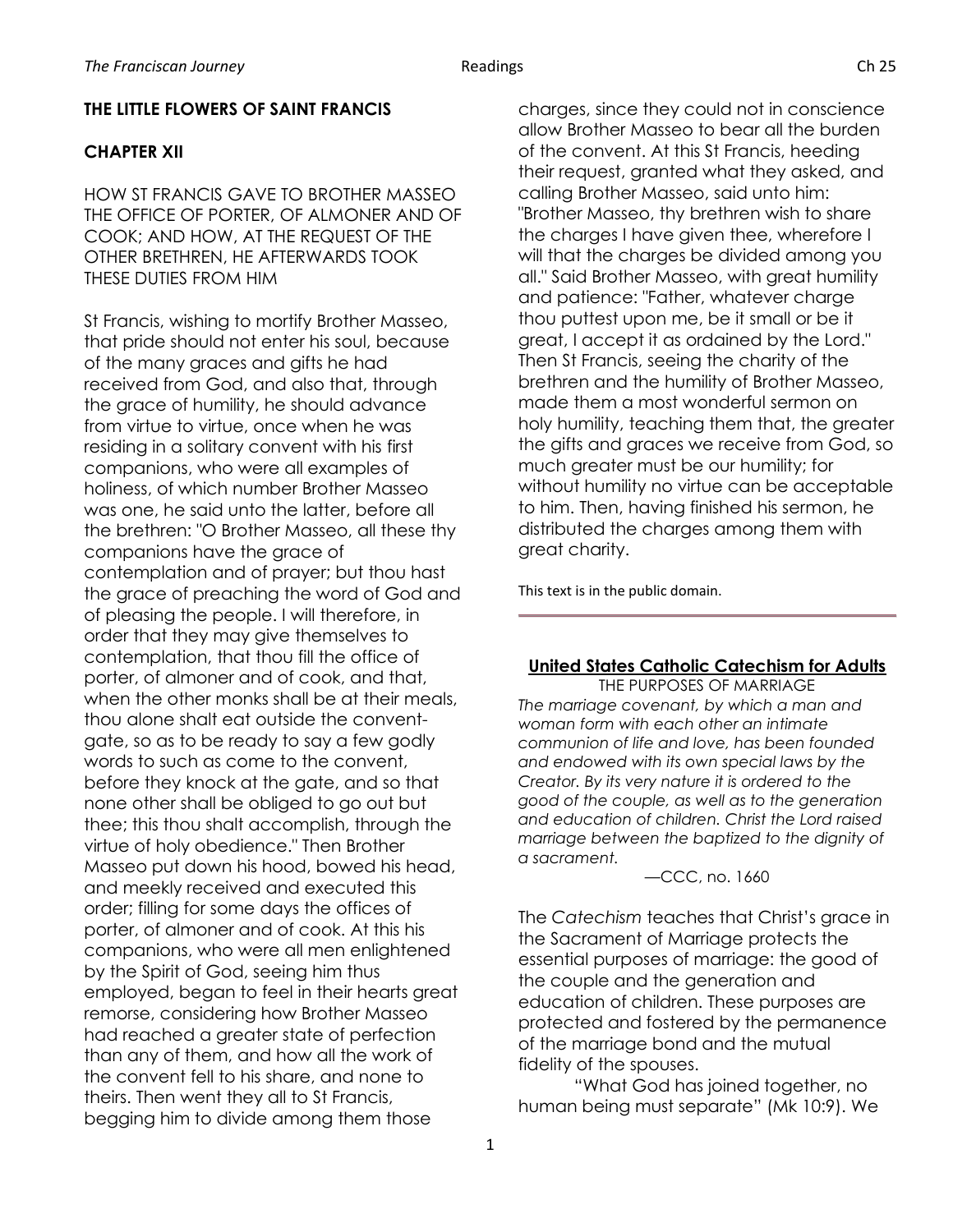#### **The Franciscan Journey Ch 25 Ch 25 Readings Ch 25 Ch 25**

have already noted that God's plan for marriage involves a permanent covenant embraced by the couple. The Church declares every valid sacramental consummated marriage to be indissoluble, that is, no one can dissolve the marriage bond.

The Sacrament obliges marital fidelity between the spouses. Love has a definitive quality about it. It is more than a practical arrangement or a temporary contract. Marital intimacy and the good of the children require total fidelity to conjugal love. This flows from Christ's own fidelity to the Church, which he loved so much that he died for her. By their mutual fidelity, the spouses continue to make present to each other the love of Christ and lead each other to greater holiness through the grace they receive from the Sacrament.

Married love is ordered to the good of the spouses and to the procreation and education of children. These are the unitive and procreative purposes of marriage. "By its very nature the institution of marriage and married love is ordered to the procreation and education of the offspring and it is in them that it finds its crowning glory" (CCC, no. 1652; GS, no. 48). The fruitfulness of married love includes the moral, spiritual, and faith life the parents hand on to their children. Parents, as principal educators of their children, are at the service of life.

#### **FROM THE CATECHISM**

**1. Why is the family called "the domestic Church"?** The Christian home is the place where the children receive the first proclamation of the faith. For this reason the family is rightly called "the domestic church," a community of grace and prayer, a school of human virtues and of Christian charity. (CCC, no. 1666)

## **2. What is essential in the consent of those to be married?**

The parties to a marriage covenant are a baptized man and woman, free to contract marriage, who freely express their consent; "to be free" means:

—not being under constraint;

—not impeded by any natural or ecclesiastical law. (CCC, no. 1625)

**3. Why should the couples be prepared for marriage?** So that the "I do" of the spouses may be a free and responsible act, and so that the marriage covenant may have solid and lasting human and Christian foundations, preparation is of prime importance. . . . It is imperative to give suitable and timely instruction to young people, above all in the heart of their own families, about the dignity of married love, its role and exercise, so that, having learned the value of chastity, they will be able at a suitable age to engage in honorable courtship and enter upon a marriage of their own. (CCC, no. 1632)

Together with their children, parents form what the Second Vatican Council called the domestic church. The Church lives in the daily life of families, in their faith and love, in their prayers and mutual care. The *Catechism* notes that "All the members of the family exercise the priesthood of the baptized in a privileged way" (CCC, no. 1657).

Not all married couples are able to have children. "Spouses to whom God has not granted children can nevertheless have a conjugal life full meaning. . . . [and] can radiate a fruitfulness of charity, of hospitality and of sacrifice" (CCC, no. 1654).

## EFFECTS OF THE SACRAMENT

The first effect of the Sacrament of Matrimony is the gift of the bond between the spouses. "The consent by which the spouses mutually give and receive one another is sealed by God himself" (CCC, no. 1639). "The marriage bond has been established by God himself in such a way that a marriage concluded and consummated between baptized persons can never be dissolved" (CCC, no. 1640).

The grace of this Sacrament perfects the love of husband and wife, binds them together in fidelity, and helps them welcome and care for children. Christ is the source of this grace and he dwells with the spouses to strengthen their covenant promises, to bear each other's burdens with forgiveness and kindness, and to experience ahead of time the "wedding feast of the Lamb" (Rev 19:9).